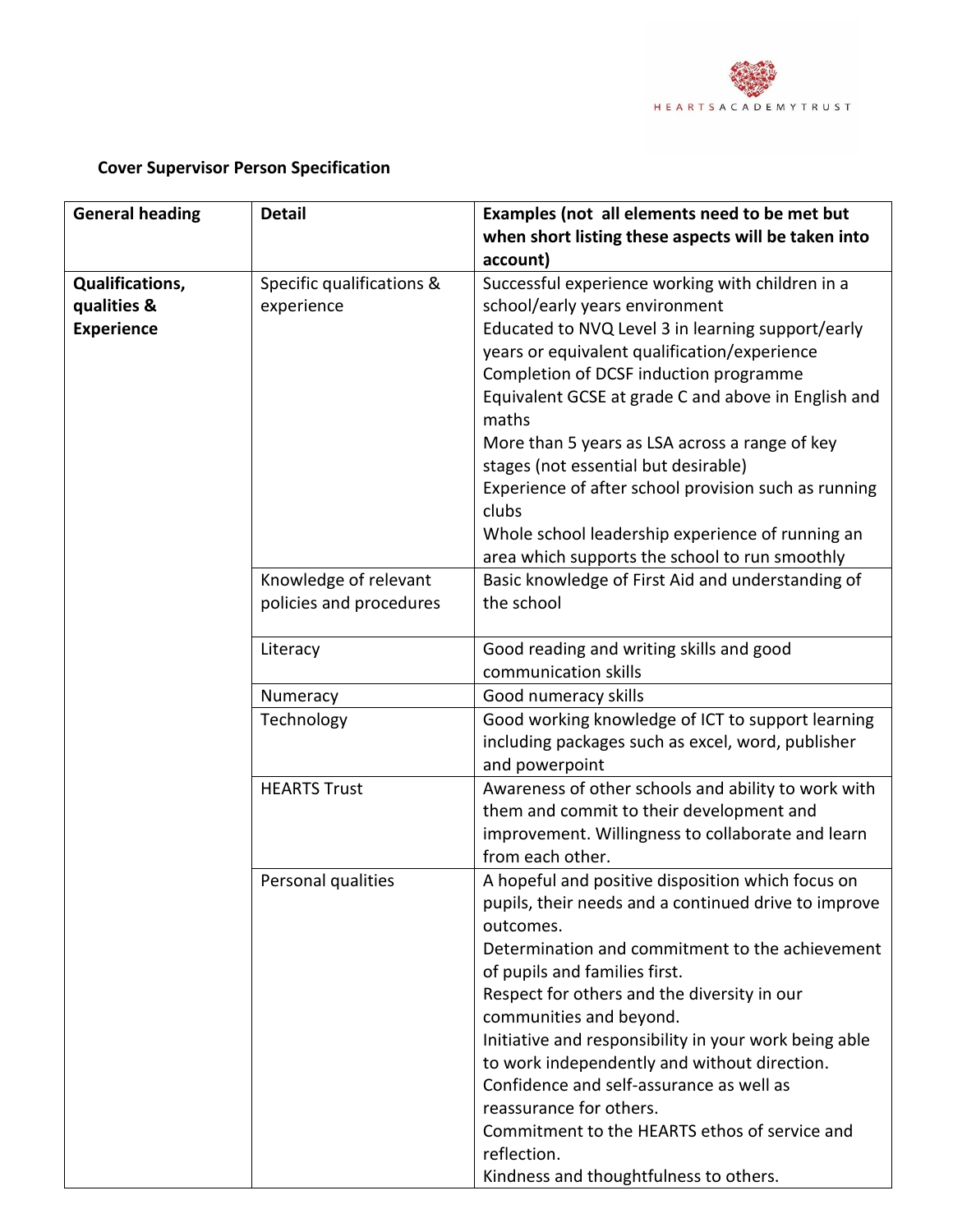|                            | Training/CPD/Performance    | Commitment to own development. Clear history of        |
|----------------------------|-----------------------------|--------------------------------------------------------|
|                            | management                  | a range of training and CPD and drive to improve       |
|                            |                             | further.                                               |
| Communication              | Written                     | Ability to write detailed reports, letters etc         |
|                            | <b>SEN</b>                  | Awareness of different forms of communication for      |
|                            |                             | adults and children who struggle with speech or do     |
|                            |                             | not have English as a first language                   |
|                            | Verbal                      | Ability to use clear language to communicate           |
|                            |                             | information unambiguously                              |
|                            |                             | Ability to listen effectively                          |
|                            | Languages                   | Specialist language/communication skills if            |
|                            |                             | appropriate                                            |
|                            |                             | Experience of teaching a language or languages or      |
|                            |                             | ability to speak another language                      |
|                            | Negotiating                 | Ability to negotiate effectively with adults and       |
|                            |                             | children                                               |
| <b>Working with</b>        | <b>Behaviour Management</b> | Ability to demonstrate effective implementation of     |
| children                   |                             | the school's behaviour management policy as well       |
|                            |                             | as understanding of what makes good behaviour          |
|                            |                             | management. Experience of taking classes               |
|                            |                             | successfully.                                          |
|                            | <b>SEN</b>                  | Successful completion of training to support SEN       |
|                            | Curriculum                  | Detailed understanding of the school curriculum and    |
|                            |                             | the new HEARTS curriculum and its focus on             |
|                            |                             | Good working knowledge of specialist curriculum        |
|                            |                             | area(s) if appropriate                                 |
|                            | Child Development           | Detailed understanding of child development            |
|                            |                             | Ability to assess progress and performance and         |
|                            |                             | recommend appropriate strategies to support            |
|                            |                             | development                                            |
|                            | Health & Well being         | Understand and support the importance of physical      |
|                            |                             | and emotional wellbeing                                |
| <b>Working with others</b> | Working with partners       | Ability to make a proactive contribution to the work   |
|                            |                             | of the team supporting children, their families and    |
|                            |                             | carers                                                 |
|                            |                             | Ability to work with parents and carers to improve     |
|                            |                             | support for children                                   |
|                            |                             | Ability to lead and develop systems and processes      |
|                            |                             | for the benefit of pupils and families.                |
|                            | Relationships               | Ability to establish rapport and respectful and        |
|                            |                             | trusting relationships with children, their families   |
|                            |                             | and carers and other adults.                           |
|                            |                             | Ability to establish trusting and respectful           |
|                            |                             | relationships across a group of schools.               |
|                            | Team work                   | Ability to work effectively with a range of adults and |
|                            |                             | support and coach others.                              |
|                            | Information                 | Contribute to the development and implementation       |
|                            |                             | of effective systems to share information              |
|                            | Organisational skills       | Good organisational skills                             |